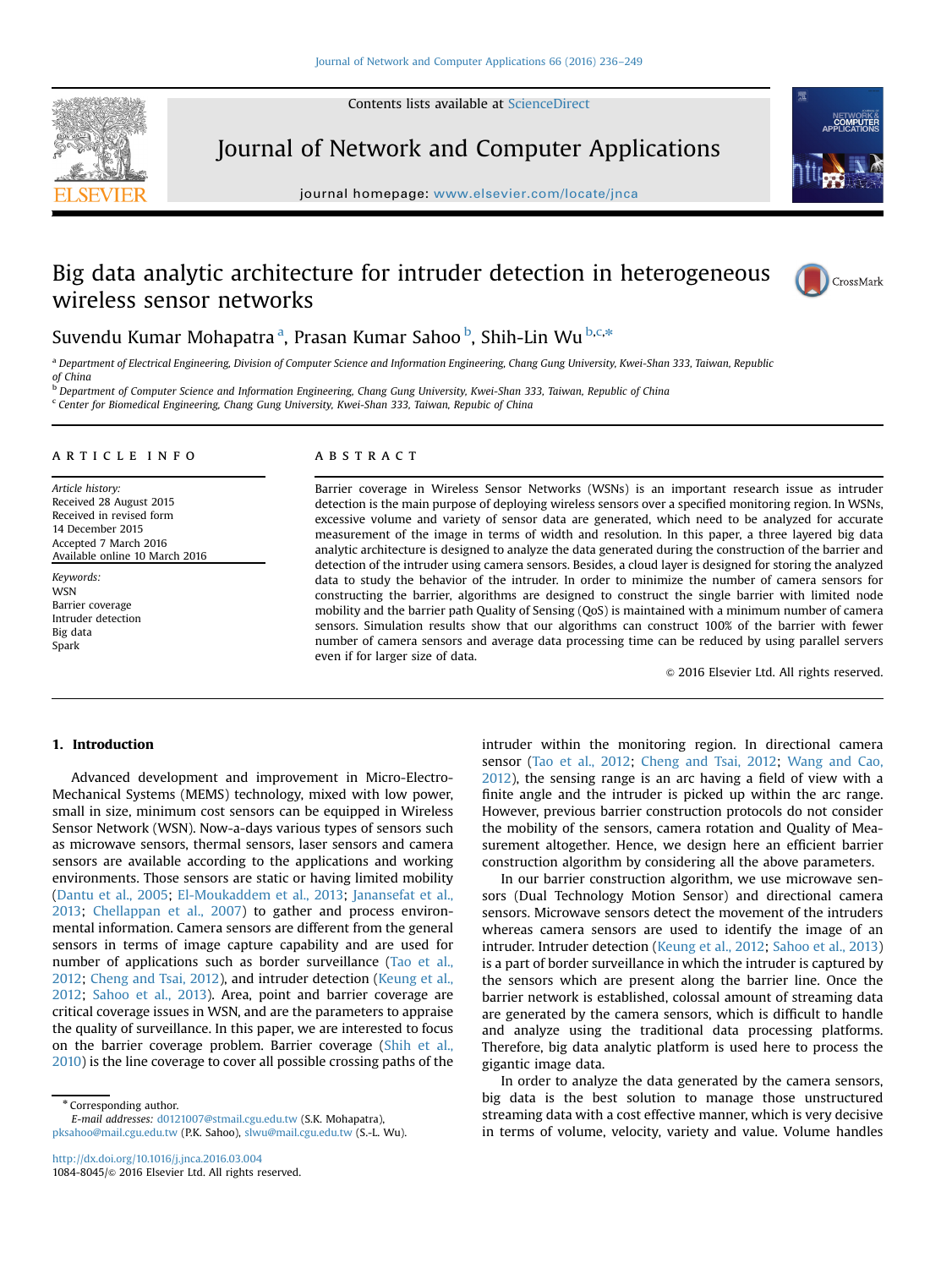enormous amount of data generated continuously by many different camera sensors. Velocity focuses on the tremendous speed at which the camera sensor data (bytes) are coming for processing. Variety defines that the diversified data format arrives from various sources. Value represents the meaningful information by converting the data insights. In the industry level data scale and cutting-edge network technology, new challenges force the researchers as well as developers to improve in solutions for data collection, transmission, processing and storage. Virtualization technology acts as a backbone of various big data analysis tools such as Hadoop, where chunks of data are processed in parallel. To support such batch processing parallel execution, Hadoop MapReduce framework (Dean and Ghemawat, 2008; Yang and Chen, 2015) is used. However, the Spark platform (Zaharia et al., 2012) is employed for the realtime coordinated streaming data processing for the intruder detection. A cluster of slave nodes are used in the data analysis with complex work flows, which are controlled by the Spark master nodes. The analyzed data are stored in Cassandra (Lakshman and Malik, 2010) distributed database in the data centers.

# 1.1. Motivations

Barrier construction and intruder detection using wireless camera sensor network is highly essential and is convenient in surveillance system. However, to the best of our knowledge no barrier construction protocol proposed so far considers all the three functionalities such as node mobility, rotation of the camera sensors and Quality of Measurement of WSN to detect the intruder efficiently. Moreover, camera sensors are normally expensive and efficient detection of an intruder with a minimum number of camera sensors is a challenging research issue. Hence, the main motivation of our proposed work is to reduce the number of camera sensors for constructing the barrier to detect the intruder by combining all those three parameters. Besides, high volume of streaming data are generated from the camera sensors once the barrier is constructed, which need to be analyzed for detecting the intruder properly. However, it is very difficult to analyze those low-latency and high volume of unstructured streaming data manually or in any batch processing big data framework such as Hadoop. In Hadoop, the complete batch data must be loaded before the processing is done, which encounters the startup delay with intermediate data shuffling overhead during computation. Therefore, we propose an in-memory data processing Spark platform to handle such real-time data sets.

#### 1.2. Contributions

The main contributions of our work can summarized as follows.

- A barrier construction mechanism in heterogeneous WSN is designed with a minimum number of camera sensors to collect the huge amount of real time image data for the analysis.
- Quality of Sensing (QoS) is maintained throughout the barrier path with a minimum number of camera sensors.
- A big data analytic architecture is designed to analyze and store the low-latency big data generated from the wireless camera sensors.
- A Graphics Processing Unit (GPU) enabled Spark cluster is proposed for the in-memory data processing and frame-by-frame analysis of the realtime visual streaming data.
- Based on the analysis of the big data in our proposed Spark platform, intruder detection mechanism is also designed.
- Our proposed algorithms can provide 100% barrier coverage with a minimum number of camera sensors.

Remainder of this paper is organized as follows. Section 2 describes the related works on barrier coverage and intruder detection using heterogeneous sensors. In Section 3, the big data analytic architecture is described. The wireless sensor layer is described in Section 4, which includes the barrier construction algorithms. Big data analytic with cloud based storage layer is described in Section 5. Simulation results are given in Section 6, and Section 7 concludes the work.

## 2. Related work

Comprehensive studies have been carried out on barrier coverage issues in WSN. Directional sensor networks (Tao et al., 2012) use directional sensors to construct the strong barrier. The objective was to diminish the total number of sensors and save the energy by minimizing the maximum rotation angle. However, most of the existing solutions are centralized and take longer time to detect the intruder. In distributed barrier coverage with  $\beta$ -QoM (Cheng and Tsai, 2012), wireless visual sensors construct the barrier by maintaining  $β$ -breadth to increase the quality of monitoring (QoM). Authors have proposed two  $β$ -breadth belt-barrier construction algorithms without rotation of the sensors, in which barrier is constructed with  $\beta$ -breadth. Distributed  $\beta$ breadth belt-barrier construction algorithm with rotation is proposed, in which barrier is constructed by camera sensors with rotation capability. Their main contribution is to minimize the number of visual sensors by maintaining the quality, the number of sensors can still be minimized by adding limited mobility to the sensors. Also resolution factor can be calculated by maintaining the distance from the location of the intruder.

It is to be noted that mobility in camera sensor networks (Dantu et al., 2005; El-Moukaddem et al., 2013) has heightened the monitoring quality. Sensors with controlled mobility (Vecchio and Lopez-Valcarce, 2015) can enhance the deployment strategy, adaptive sampling, hole detection and repair capability and event detection mechanism can even become better. MICAbot (Janansefat et al., 2013) is inexpensive, adaptable and modular mobile robots, which are used in large scale distributed sensor networks. By using those mobile sensors, we can build the barrier network in an efficient way. Now-a-days, many camera sensors (Mehta et al., 2009) are available for constructing the wireless sensor networks to detect the intruders. In Hoseini et al. (2012), the coverage problem of three dimensional objects by enabling the tilt, zoom and pan functionalities of the camera sensors is investigated. In their proposed solution, a circular target model is used to determine the full coverage. In Chen et al. (2010a), the object coverage problem with rotating capabilities of camera sensors is explored. In order to reduce the redundant image data, they map the proposed problem to the set coverage problem.

Authors in Chow et al. (2007) have analyzed the angle coverage problem in visual sensors and propose an algorithm to achieve full view of the target. By preserving 360° angle, they propose an energy efficient algorithm, which tries to minimize the transmission cost over the network. In Zanella et al. (2014), authors have focused on a smart city vision as an application of Internet of Things (IoT). The main goal is to collect environmental data and monitor the public street light. However, the massive IoT data storage is not considered. Authors in Jiang et al. (2014) have proposed a cloud based data storage framework for both structured and unstructured data. The data are collected by sensors and RFID readers and the main advantage of this framework is to combine and extend multiple databases with Hadoop to store. But no analysis is done on this huge stored data.

Recently, many computation intensive (Bhattacharya et al., 2014) and data intensive applications like border surveillance,